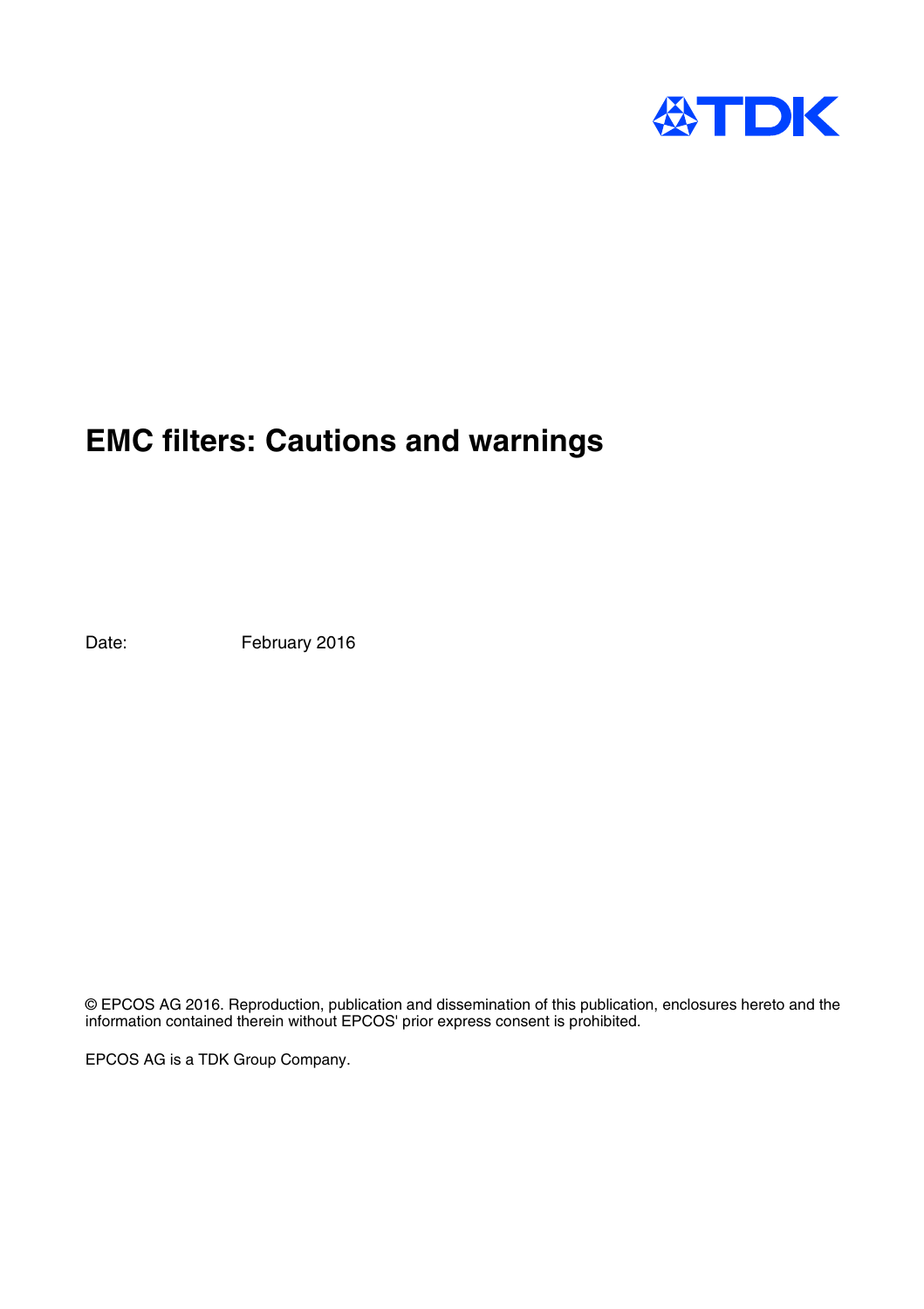

**Cautions and warnings**

### **General safety notes**

### **Important information**

Please read all safety and warning notes carefully before installing the filter and putting it into operation (see  $\triangle$ ). The same applies to the warning signs on the filter. Please ensure that the signs are not removed nor their legibility impaired by external influences.

Death, serious bodily injury and substantial material damage to equipment may occur if the appropriate safety measures are not carried out or the warnings in the text are not observed.

#### **Using according to the terms**

The filters may be used only for their intended application within the specified values in lowvoltage networks in compliance with the instructions given in the data sheets and the data book. The conditions at the place of application must comply with all specifications for the filter used.

## **Warning**

- It shall be ensured that only qualified persons (electricity specialists) are engaged on work such as planning, assembly, installation, operation, repair and maintenance. They must be provided with the corresponding documentation.
- Danger of electric shock. Filters contain components that store an electric charge. Dangerous voltages can continue to exist at the filter terminals for longer than five minutes even after the power has been switched off.
- The protective earth connections shall be the first to be made when the filter is installed and the last to be disconnected. Depending on the magnitude of the leakage currents, the particular specifications for making the protective earth connection must be observed.
- $\blacksquare$  Impermissible overloading of the filter or filter, such as with circuits able to cause resonances. impermissible voltages at higher frequencies etc. can lead to bodily injury and death as well as cause substantial material damages (e.g. destruction of the filter housing).
- Filters must be protected in the application against impermissible exceeding of the rated currents by overcurrent protective devices.
- In case of leakage currents  $>3.5$  mA you shall mount the PE conductor stationary with the required cross section before beginning of operation and save it against disconnecting. For leakage currents I<sub>L</sub>1) ≤10 mA the PE conductor must have a KU value<sup>2)</sup> of 4.5<sup>3</sup>); for leakage currents  $I_L > 10$  mA the PE conductor must have a KU value of 6<sup>4)</sup>.
- Output chokes and output filters must be protected in the application against impermissible exceeding of the component temperature.
- The converter output frequency must be within the specified range to avoid resonances and uncontrolled warming of the output chokes and output filters.
- Because the product can become very hot during operation, there is the risk of burns if touched. The product can remain hot for some time after the power is switched off!

<sup>1)</sup>  $I_L$  = leakage current let-go

<sup>2)</sup> The KU value (symbol KU) is a classification parameter of safety-referred failure types designed to ensure protection against hazardous body currents and excessive heating.

<sup>3)</sup> A value of KU = 4.5 with respect to interruptions is attained with: a) permanently connected protective earth connection ≥1.5 mm² and<br>«b) a protective earth connection ≥2.5 mm² via connectors for industrial equipment (

<sup>4)</sup> KU = 6 with respect to interruptions is achieved for fixed-connection lines ≥10 mm<sup>2</sup> where the type of connection and installation correspond to the requirements for PEN conductors as specified in relevant standards.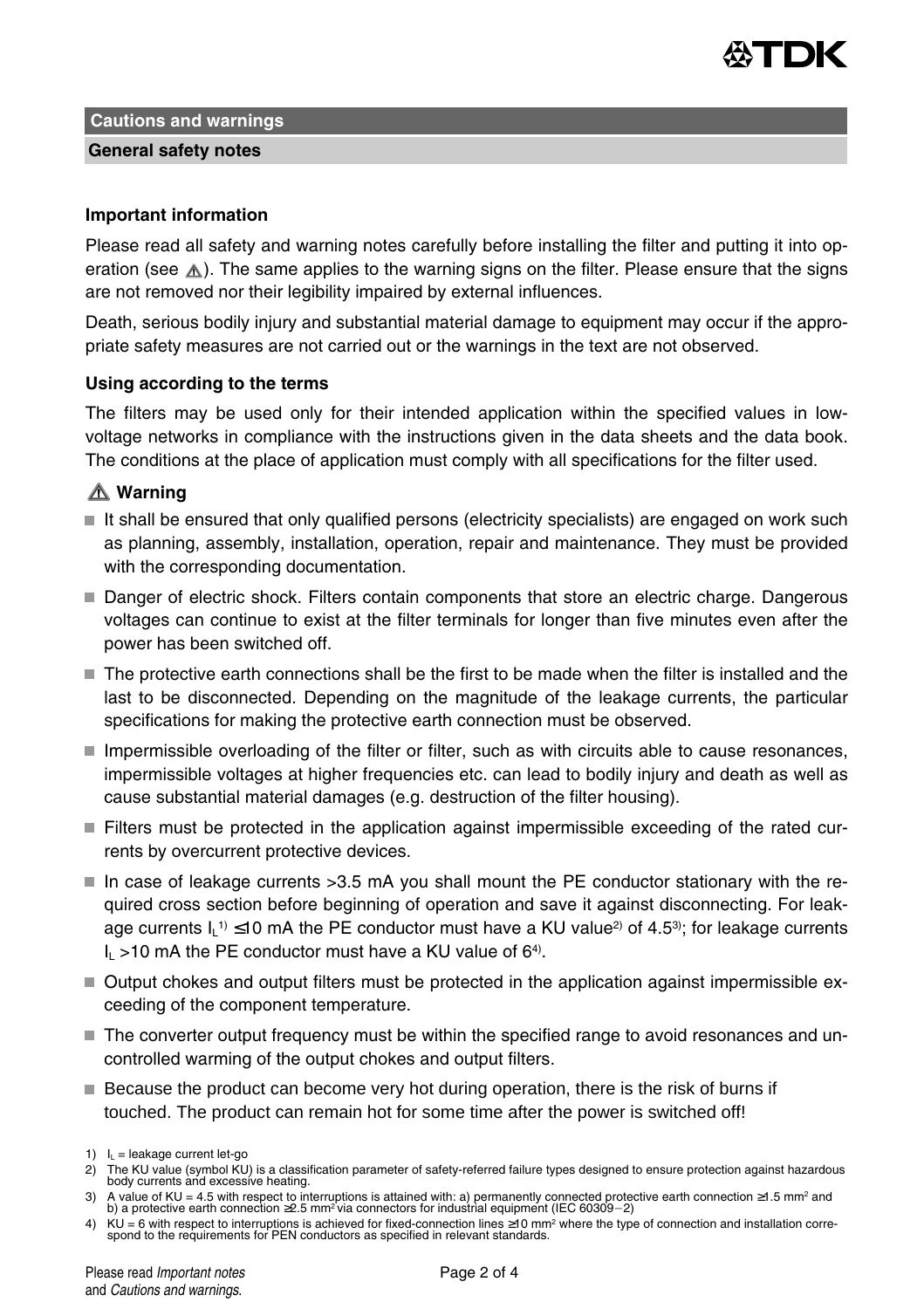

# **Cautions and warnings**

## **General safety notes**

The table below summarizes the safety instructions that must be observed without fail. A detailed description can be found in the relevant chapters of the databook.

| Topic                                                            | Instructions                                                                                                                                                                                                                                                                                                                                      | Reference chapter<br>(data book),<br>paragraph       |
|------------------------------------------------------------------|---------------------------------------------------------------------------------------------------------------------------------------------------------------------------------------------------------------------------------------------------------------------------------------------------------------------------------------------------|------------------------------------------------------|
| Selecting a filter                                               | When selecting a filter, it is mandatory to observe the<br>rated data of the equipment (such as its rated input<br>current, rated voltage, harmonic content etc.) as well<br>as the derating instructions in Chapters 9 and 10.                                                                                                                   | Selection guide for<br>converter filters             |
| Rated voltage                                                    | When power distribution systems deviating from the<br>symmetric TN-S system is to check the suitability of<br>the filters and the allowed voltages including the fault<br>cases.                                                                                                                                                                  | Power distribution<br>systems,<br>7                  |
| Protection from<br>residual voltages<br>Discharge resistors      | Active parts must be discharged within 5 s to a<br>voltage of less than 60 V (or 50 $\mu$ C). If this limit<br>cannot be observed due to the operating mode, the<br>hazardous point must be permanently marked in a<br>clearly visible way.                                                                                                       | Safety regulations,<br>6.1                           |
|                                                                  | Filters which are not permanently connected (e.g.<br>when the test voltage is applied to the filter at the<br>incoming goods inspection) must be discharged after<br>the voltage has been switched off.                                                                                                                                           | Safety regulations,<br>6.2                           |
| Installing and<br>removing of filters<br>Installation            | When<br>installing<br>and<br>removing<br>our<br>filters,<br>a<br>voltage-free state must be set up and secured with<br>observance of the five safety rules described in<br>EN 50110-1.                                                                                                                                                            | Safety regulations,<br>6.4                           |
| Use in IT systems                                                | The special features of the IT system ("first fault case"<br>and other fault cases) shall be observed.                                                                                                                                                                                                                                            | Power distribution<br>system (network<br>types), 7.6 |
| Safety notes on<br>leakage currents                              | The filter leakage currents specified in the data book<br>are intended for user information only. The maximum<br>leakage current of the entire electrical equipment or<br>appliance has to be limited for safety reasons. Please<br>obtain the applicable limits for your application from<br>the relevant regulations, provisions and standards. | Leakage current,<br>8.4<br>Leakage current,<br>8.6   |
| Voltage derating<br>Hazards caused by<br>overloading the filters | If the permissible limits for the higher-frequency<br>voltages at the filter are exeeded, the filter may be<br>damaged or destroyed.                                                                                                                                                                                                              | Voltage derating,<br>9.8                             |
| Current derating at<br>elevated ambient<br>temperatures          | Non-observance of the current derating may lead to<br>overheating and consequently represents a fire<br>hazard.                                                                                                                                                                                                                                   | Current derating,<br>10.1                            |